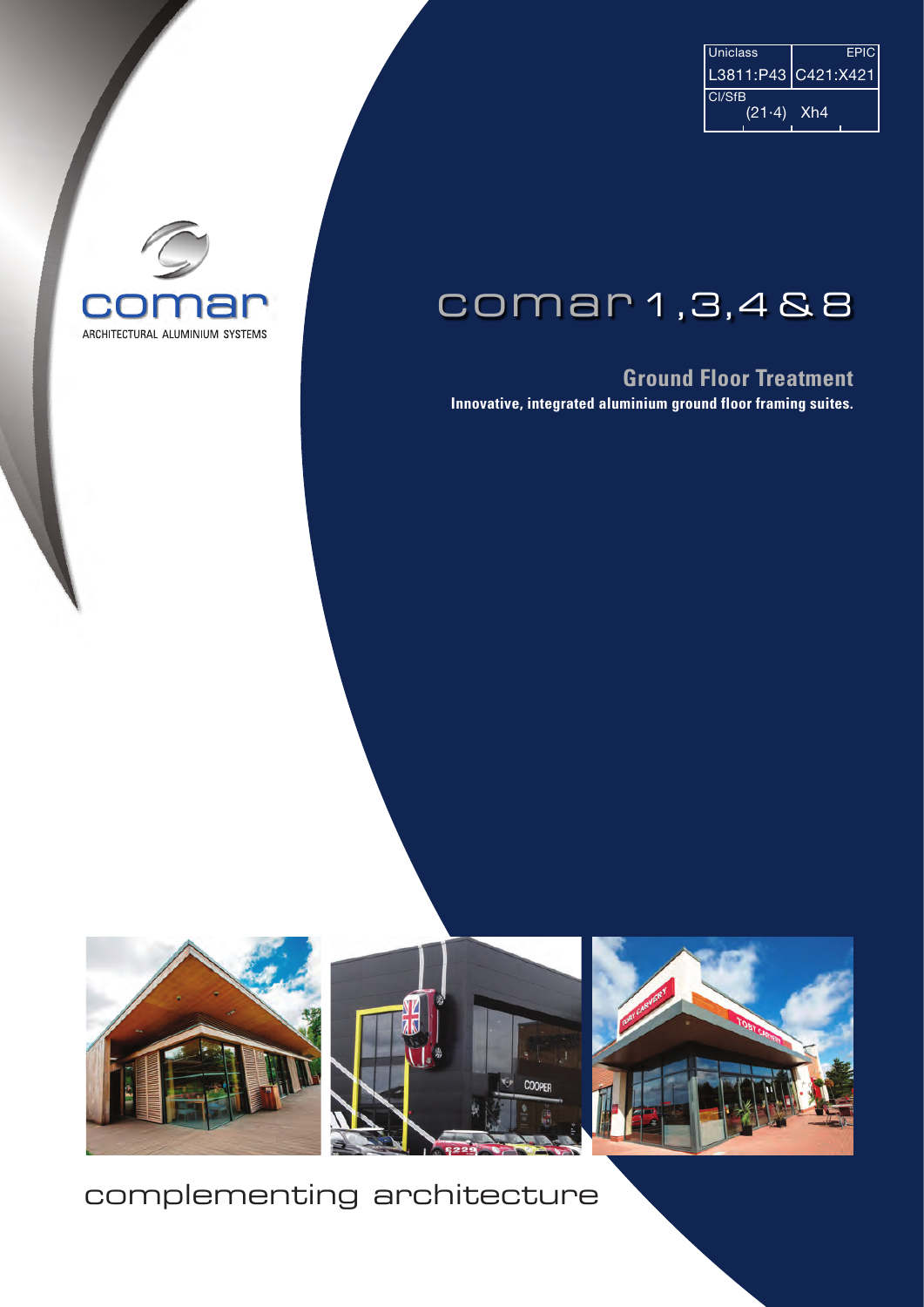

## Design

Solution

## Perform

**Deliver** 

On-time

**Sustainable** 









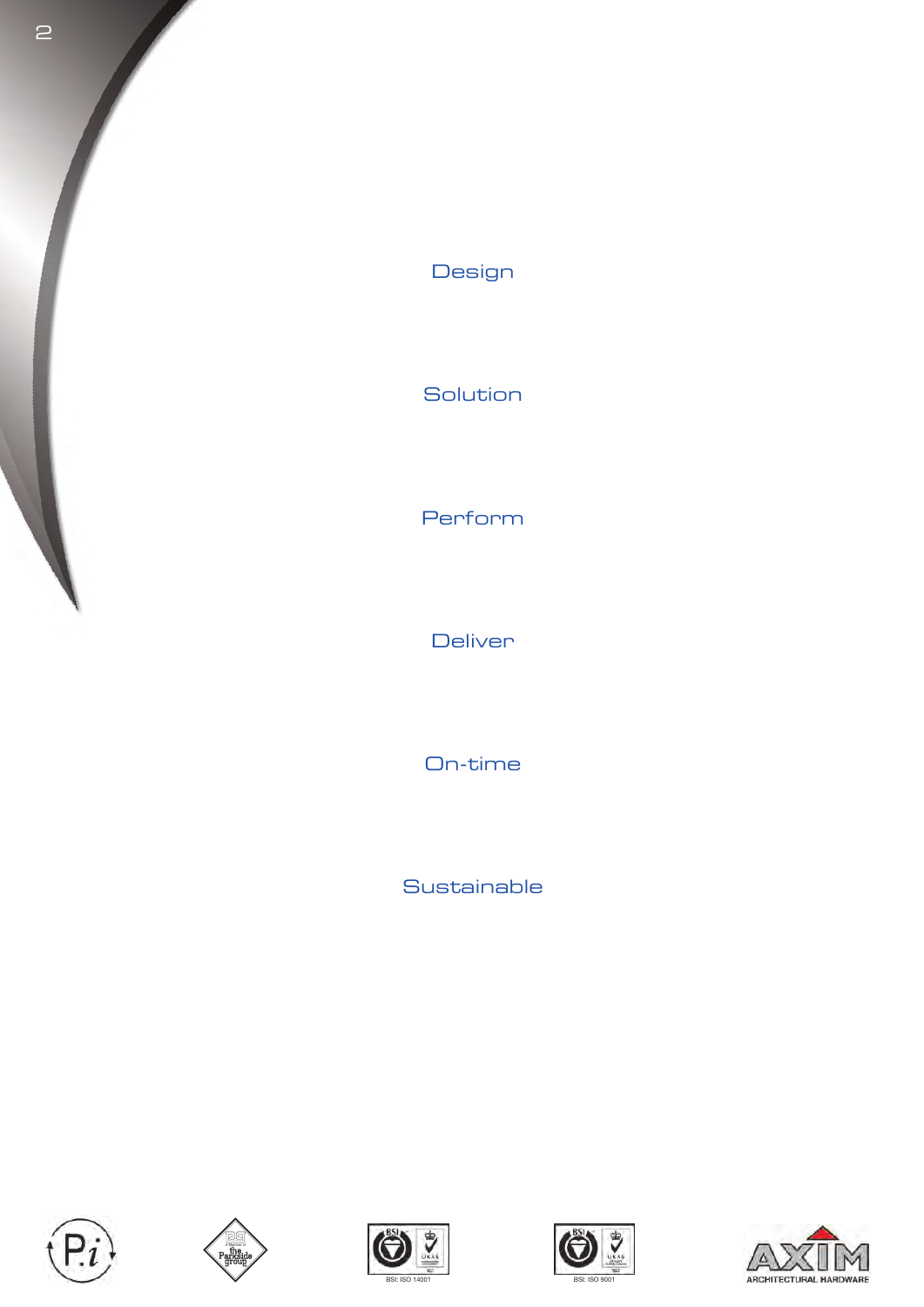## comar

Comar Architectural Aluminium Systems is the largest British, privately owned aluminium systems company in Europe.

Comar designs, extrudes and distributes over 700 integrated profiles to a Nationwide approved fabricator network for use in aluminium ground floor treatment, window, door and curtain walling applications.

Comar has built its reputation on delivery; over £5M of mill, standard white polyester powder coating, silver and bronze anodised profiles are kept in stock. This means that 99% of orders are fulfilled by our customers next weekly delivery. Single and dual colour polyester powder coating can be delivered in 15 working days. For architects and specifiers, a Nationwide team of specification consultants provide project-by-project advice on design, building regulations, U-value and wind loading calculations as well as NBS specifications, budget pricing and approved fabricators. This service to specifiers ensures that projects run smoothly from concept to installation.

Comar Architectural Aluminium Systems is an ISO 9002 registered company. Comar is a sponsor member of the CWCT; is a member of the Council for Aluminium in Building (C.A.B), and is a Technical Committee member. Comar provides CPD seminars to architects and designers through the RIBA CPD network and offers CWCT training courses and seminars through its own Training Centre at Mitcham in Surrey.

Membership with these Associations ensures that customers are kept up-to-date with the very latest in building technology and regulations.

Comar Designed for Performance, Backed by Delivery.











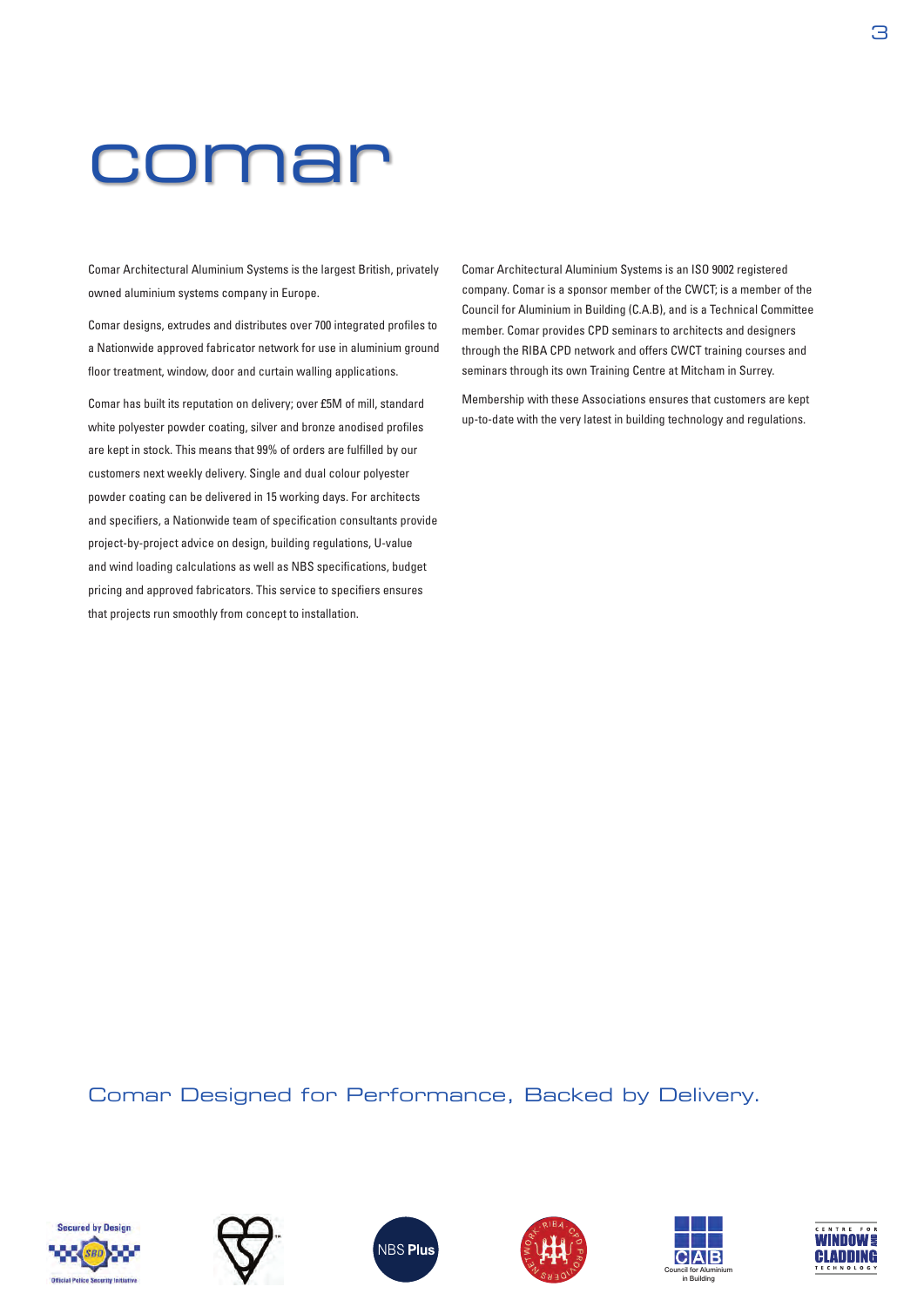# design

## Comar Ground Floor **Treatment**

Comar's four integrated suites of ground floor framing provide distinctive façade solutions to schools, retail outlets, shopping centres and corporate headquarters. The extensive profile range incorporates variable angle corners, three-way glazing options and high span mullions that provide design solutions for single storey projects which are curved or angled, with large expanses of glazing, such as a car showrooms, or entrances that create a focal point to a building.

To complete the envelope the four suites integrate with Comar 7 high performance doors and Comar 5 windows to provide opening lights.

Comar 1 and Comar 3 are single and double glazed ground floor framing suites. A two part channel and plate clip together to form a 100mm x 45mm box section enabling modular sash construction. Both systems include 3-way glazing options, corner profiles to allow 90° and 135° returns, variable angle corners with special beads and carriers to accommodate glass and panels from 4mm to 36mm.

Comer 4 is a 45mm x 45mm system which integrates fully with Comar 1 and is often the perfect solution for partitions or less demanding façades. Glazing pockets suit 4mm to 13.5mm glazing and a wide range of profiles and components are available to support aluminium or timber doors.

For a fin and bead system, Comar 8 provides a fast and cost effective store front solutions.

## Comar Ground Floor **Treatment**

Supporting the Comar 1,3,4, and 8 suites is Comar's Technical Department who offer advice to architects, specifiers and fabricators on calculations such as wind loading, integration with other Comar systems and envelope materials. This service is offered on a projectby-project basis at any stage of the tender process.

### Thermal Performance

Comar 1 and 4 are single glazed systems and can be used where thermal performance is not a major consideration and can be traded off against other elements of the building envelope. If, however, thermal performance is required, Comar would recommend Comar 3 or 4 which permits double glazing. For further information Comar's Technical Department will provide U-value calculations on a projectby-project basis.

### **Genesis**

To our Nationwide network of approved fabricators, Comar supplies Genesis estimating software. Genesis is a powerful estimating tool; it provides fast, accurate pricing from plans and tenders for the entire Comar product range.

Genesis includes the facility to provide section through details which can be exported to CAD so Comar approved fabricators can add detail to design drawings.

All approved fabricators are trained in Genesis, ensuring Comar approved fabricators provide accurate budget pricing and tender returns.

### Research and Development

Comar 1, 3, 4 and 8 have been continuously developed to ensure they can be used to complete the most demanding façade. New profiles are regularly introduced. If your project requires new extrusions, Comar's Technical Department will discuss individual projects and develop new profiles to achieve the design brief.

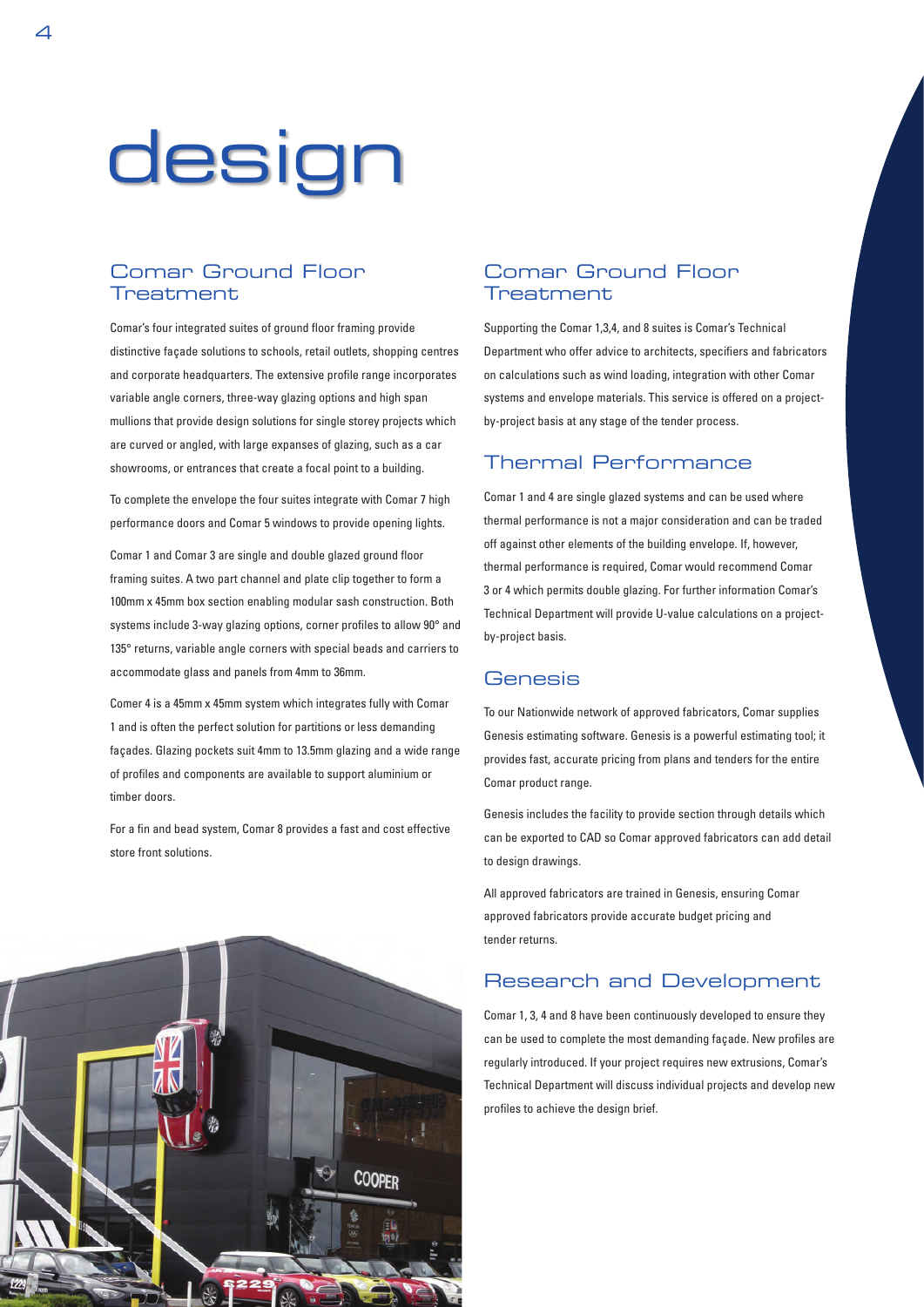## solution

## Comar Ground Floor Framing Suites

#### COMAR 1

Comar 1 is an aluminium single glazed low rise ground floor framing system, with 45mm sight-lines, variable angle returns, expansion facility and 3-way glazing options.

#### TYPES

Single glazed façades are dependent on wind loading and should be discussed with Comar's Technical Department.

#### COMAR 3

Comar 3 is an aluminium double glazed low rise ground floor framing system, with 45mm sight-lines, variable angle returns, expansion facility and 3-way glazing options.

#### TYPES

Double glazed façades are dependent on wind loading and should be discussed with Comar's Technical Department.



#### COMAR 4

Comar 4 is an aluminium single glazed system used for less demanding facade work or internal partitions with 45mm sight-lines. A range of profiles and components support aluminium or timber doors.

#### TYPES

Single glazed façades are dependent on wind loading and should be discussed with Comar's Technical Department.

#### COMAR 8

Comar 8 is a low rise fin and bead single or double glazed aluminium system, with 45mm sight-lines, used for fast-track installation, with variable angle returns and sash rails.

#### **TYPES**

Single glazed façades are dependent on wind loading and should be discussed with Comar's Technical Department.

## Combinations

Comar 1, 3, 4 and 8 integrate with Comar 7 doors to create single storey façades. Comar 7 doors can be hung directly from the framework on overhead closers from the AXIM range. Door configurations can be swing, pivot, rebated, sliding and sliding/folding. For automatic store entrances Comar ground floor treatment suites can incorporate Comar 7 Auto Door beams: a single extrusion that supports most major manufacturers bolt-on automatic door gearing. If opening lights are required Comar 5, 5lt and 5Pi integrate directly into Comar 1,3 and 8. Multiple runs of single storey screens can be achieved through various coupling options.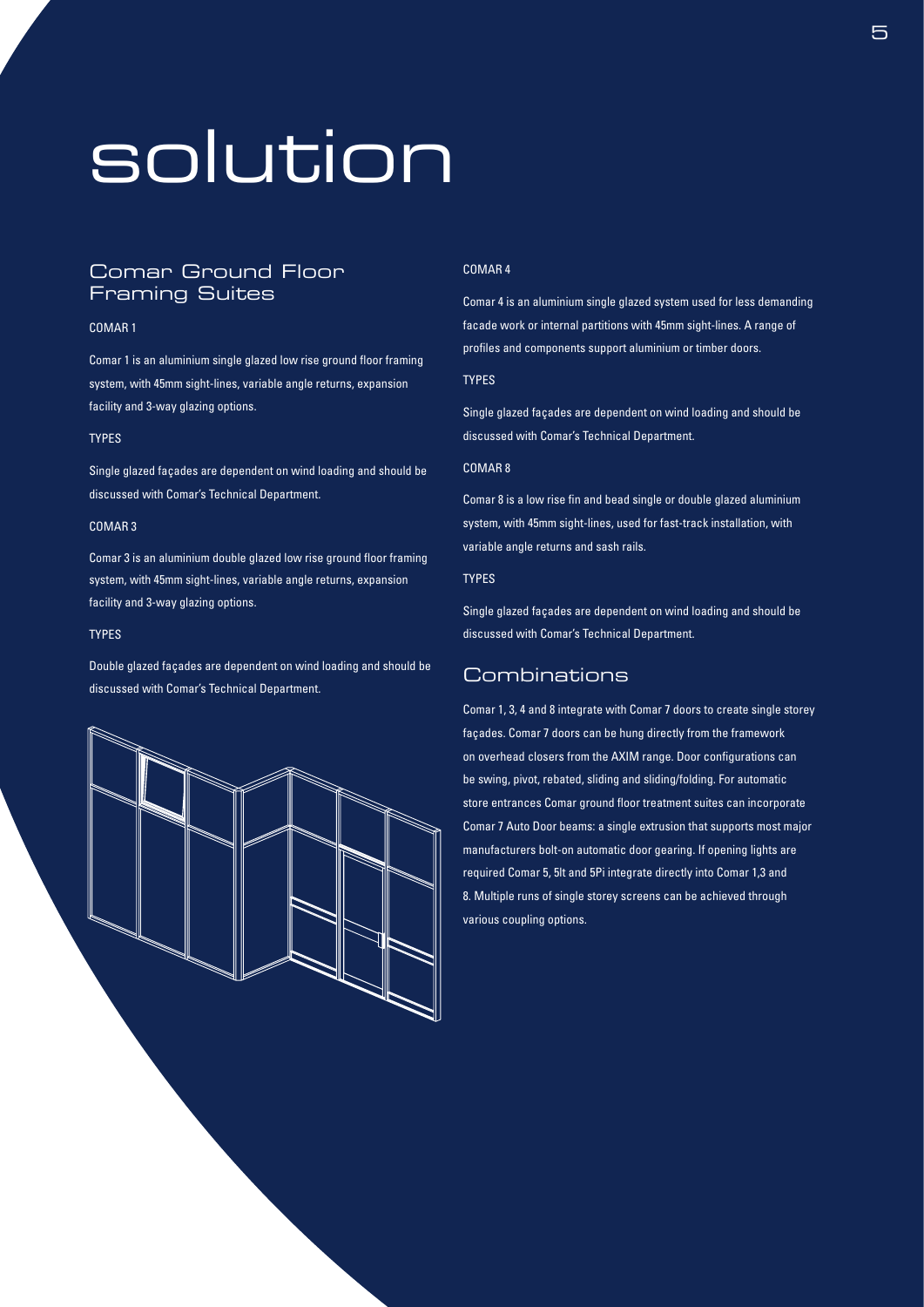# perform

## **Specification**

Comar Architectural Aluminium Systems have a nationwide team of architectural advisors who specialise in providing architects and specifiers with project support, calculations and NBS specifications.

The relevant NBS clauses are:

- H11 Curtain Walling
- L10 Windows/Rooflights/Screens
- L20 Doors/Shutters/Hatches

## Nationwide Approved Fabricator Network

Once Comar 1, 3, 4 and 8 has been specified, a Nationwide network of approved fabricators ensures the successful completion of projects. Your Comar Architectural Advisor can provide fabricators who specialise in commercial, new, refurbishment or public building work.

### **Calculation**

Calculations, such as wind-loading, U-values, size and weight limitations for projects, can be obtained from Comar's Technical Department.



### Finishes

Comar 1, 3, 4 and 8 finishes are available in all RAL, Syntha-Pulvin, and BS colours. Aluminium profiles are finished to the following specifications: silver, bronze and black anodising AA 25 to BS EN 12373-1 : 2001 or BS 3987. Liquid organic coating to BS 4842 : 1984. Polyester powder coating to BS 6496 : 1984.





## Weather Performance

In the absence of a British Standard for framing systems, Comar 1, 3, 4 and 8 conform to industry standards adopted by trade associations such as CWCT and elements of BS 4873.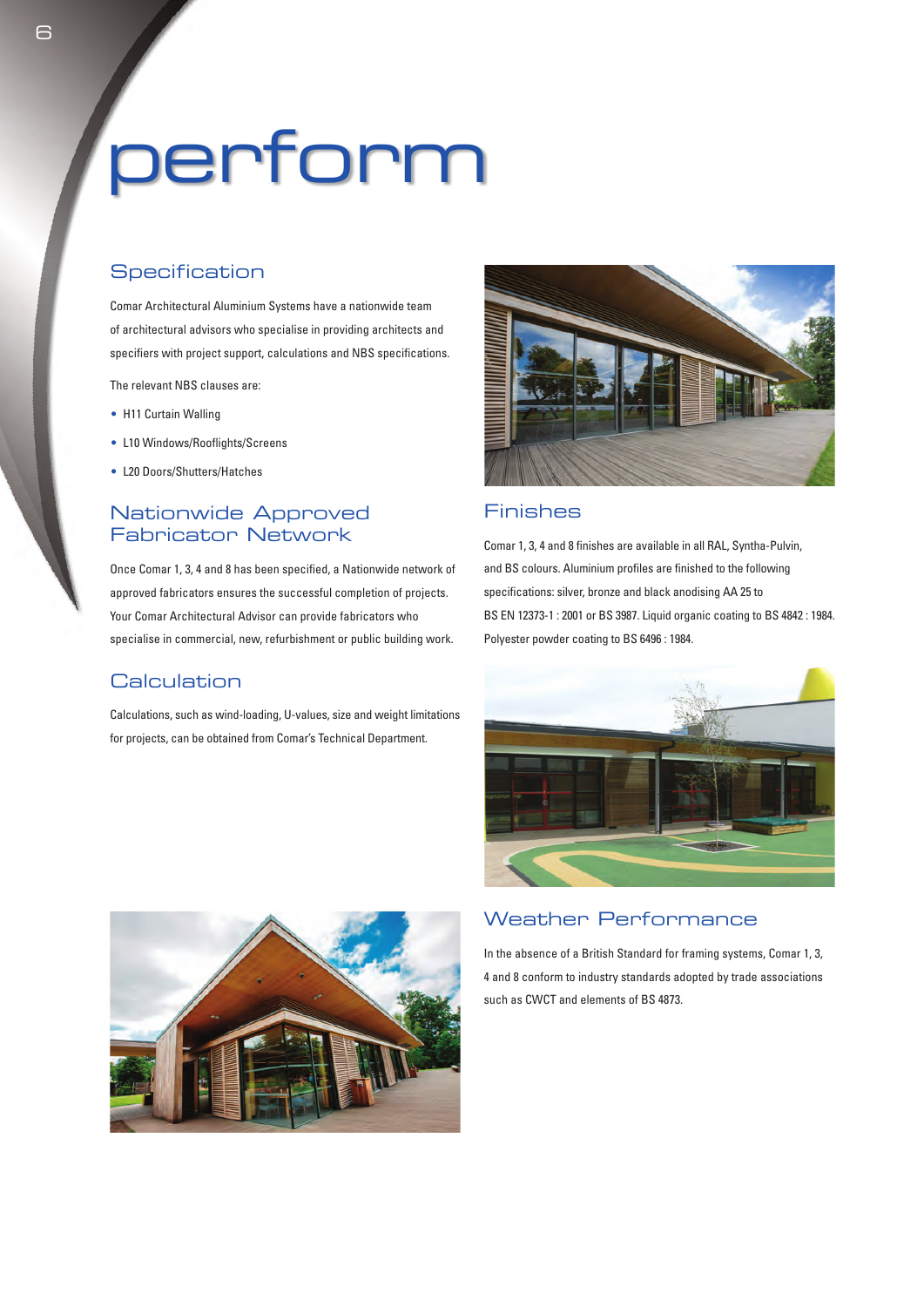# perform

## Gaskets & Glazing

#### Glazing

Generally, all glazing shall comply with the requirements of BS 6262: 1982, British Standard Code of practice for Glazing in Buildings.

Glass or panels from 3mm to 35mm thick are supported on glazing packers. Optional beads & carriers are available for special conditions. Glazing is set dry against EPDM rubber gaskets.

Where specified, hermetically sealed double glazed units shall comply with the requirement of BS 5713 : 1979. The specification of hermetically sealed double glazed units shall be as stated in the works section.

#### Glazing Options

| System             | Minimum         | Maximum          |
|--------------------|-----------------|------------------|
| Comar <sub>1</sub> | 4 <sub>mm</sub> | 13.5mm           |
| Comar 2            | <b>22.5mm</b>   | 32 <sub>mm</sub> |
| Comar 3            | 4 <sub>mm</sub> | 13.5mm           |
| Comar 4            | 6 <sub>mm</sub> | 35mm             |





## **Security**

Comar 1, 3, 4 and 8 have been designed to conform to the relevant industry standards, such as those laid down in the CWCT's "Standard and Guide to Good Working Practices".

## **Materials**

Extruded aluminium profiles are of aluminium alloy 6063 T5, T6 to BS EN 755-1 : 1997. Glazing gaskets are extruded from EPDM rubber, complying with the requirements of BS 4255, Part 2.

## System Limitations

The critical limiting factor in specifying ground floor framing is wind loading. Comar's Technical Department are able to offer guidance on wind loading on a project-by-project basis that conforms to BS 6399 Part 2.

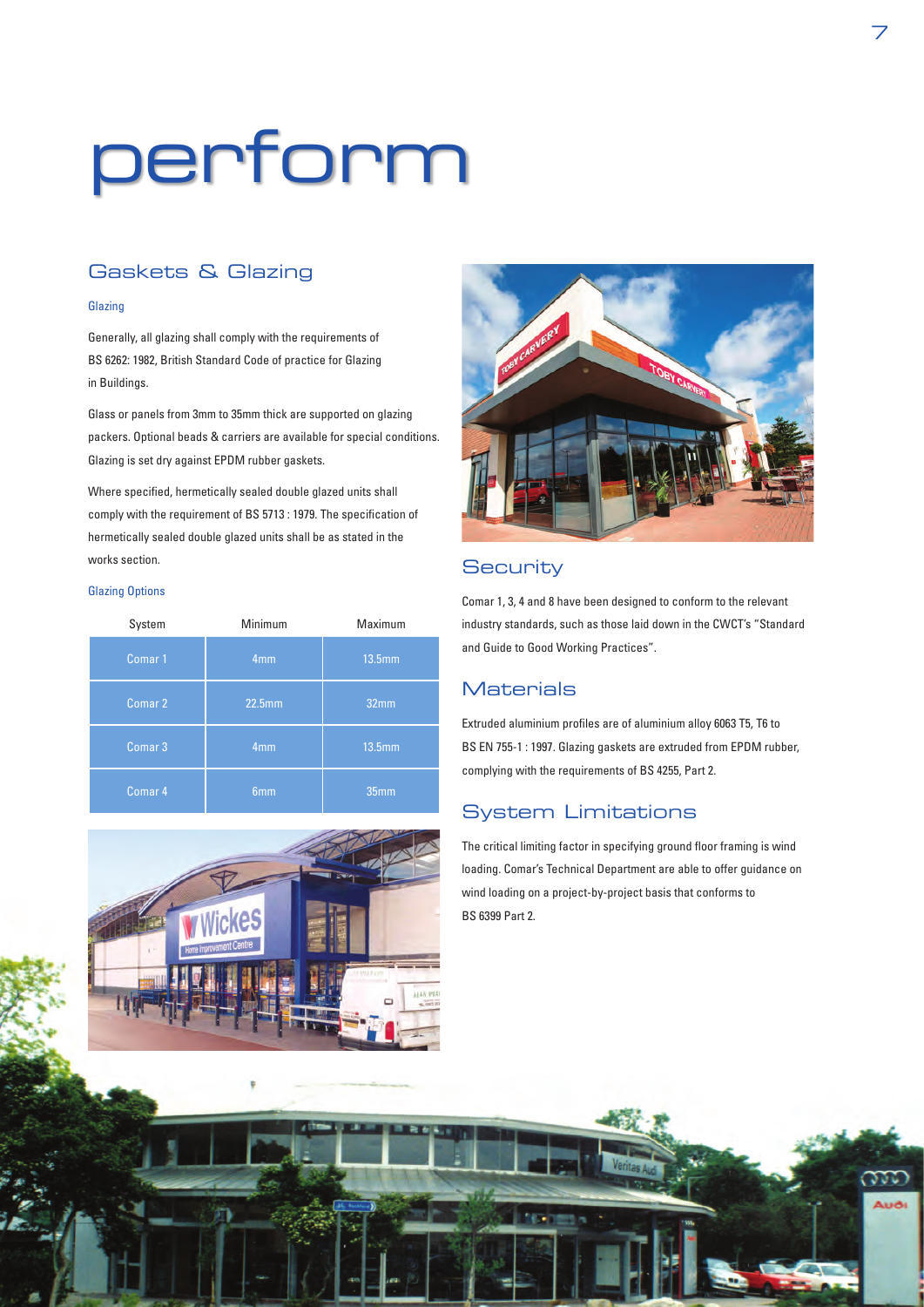# perform

## **Construction**

#### COMAR 1, 3, 4 & 8

A two part channel and plate mullion clip together to form a 100mm x 45mm box section enabling modular sash construction. All main extrusions have four fixing screw ports for superior joint strength. Additional corner profiles allow for 90° and 135°returns, variable angle corners and three way glazing. Various cill sections provide drainage to the exterior.



## Three Way Glazing

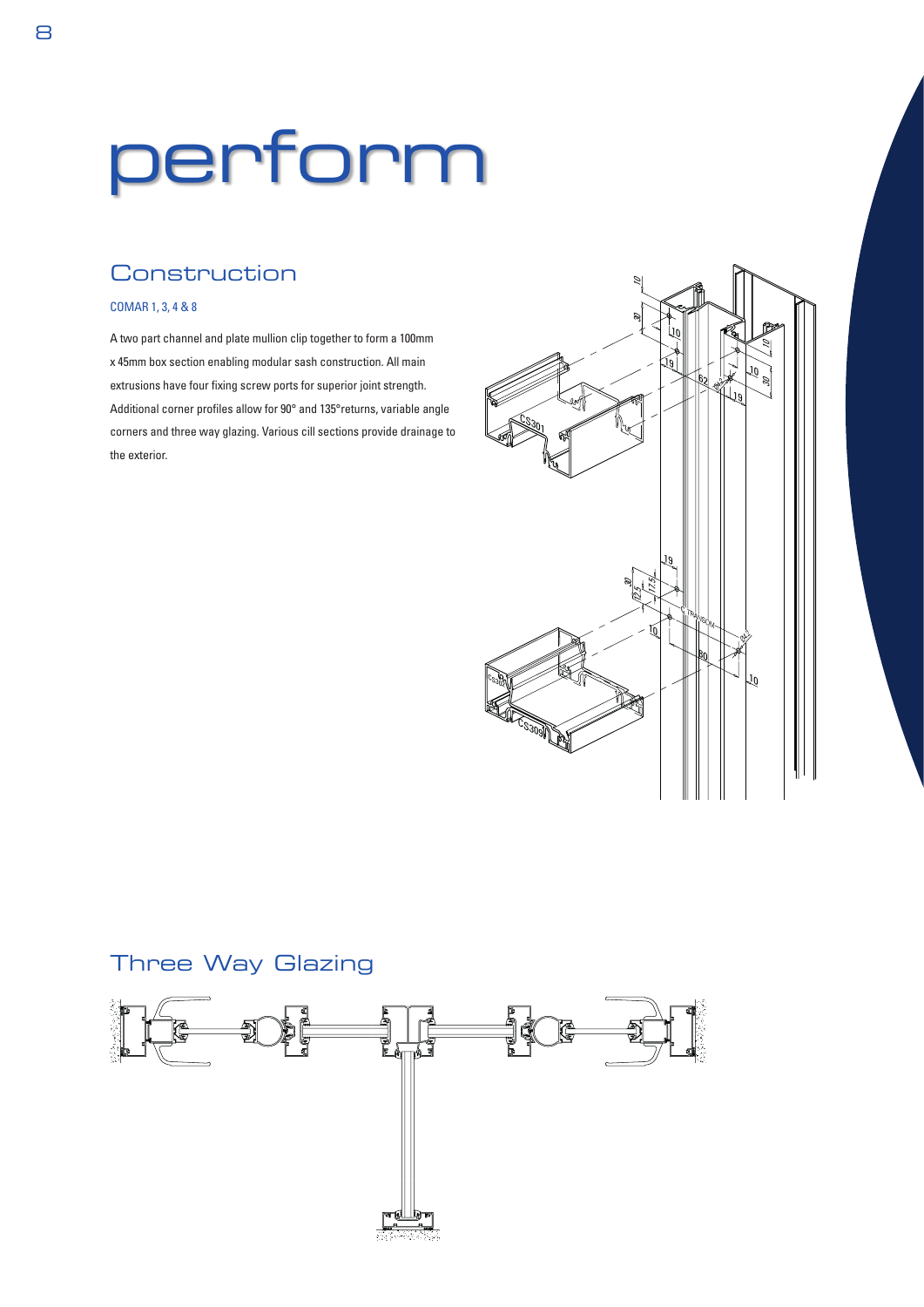## on-time

## Comar GFT Integration with Comar 7

General arrangement showing integration on the Comar 7 door range

with anti-finger trap stile.



## Comar Variable Angle Returns

General arrangement showing 90° to 135° variable angle return option.

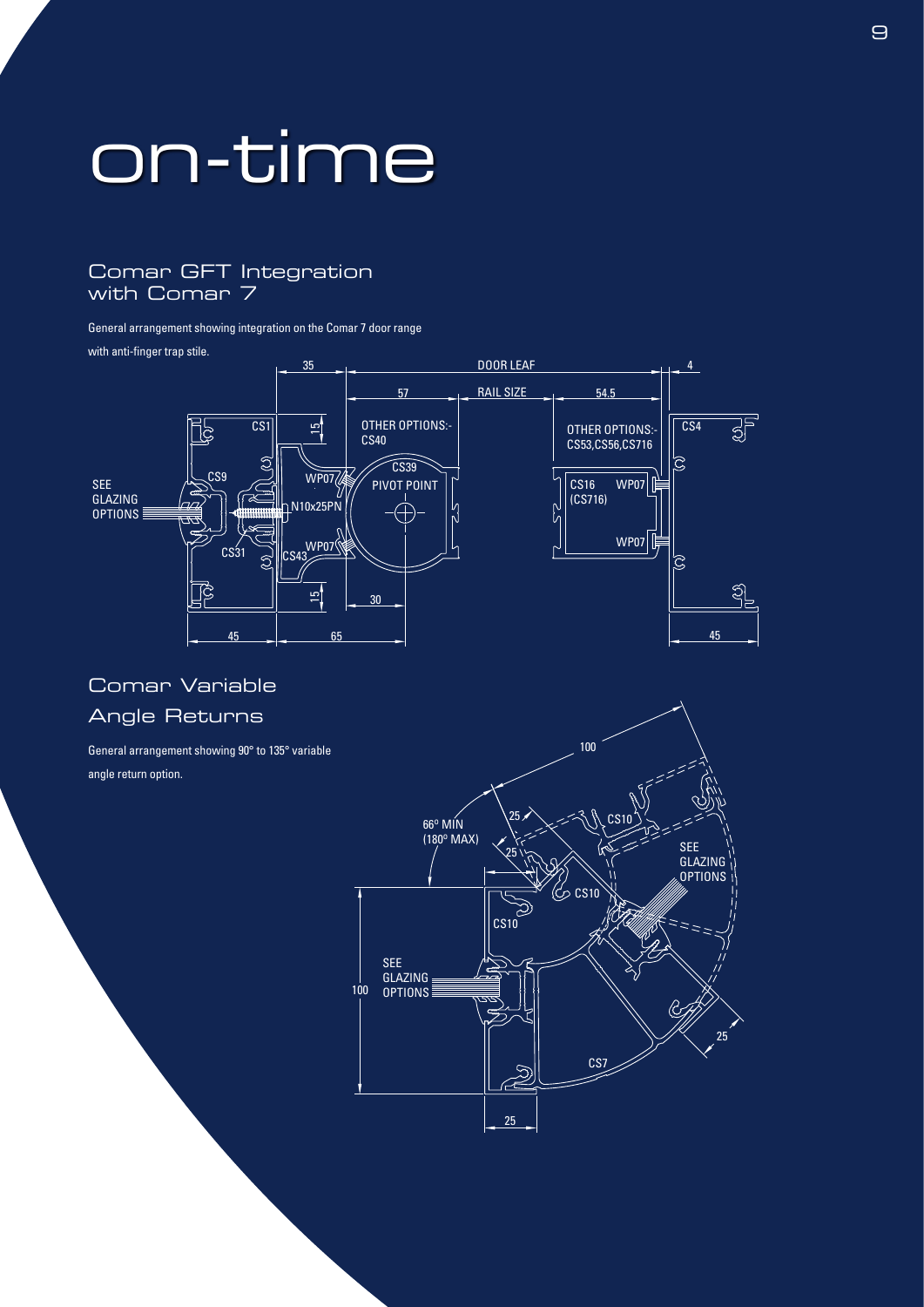## on-time

## Comar GFT High Span Mullion

General arrangement showing High Span Mullion.



## Comar 3 Sill Detail

General arrangement showing Sill details of Comar 3 Ground Floor Framing.



## Comar 3 Head Detail

General arrangement showing head details of Comar 3.



## Comar 4 Mullion Detail

General arrangement showing 45mm Comar 4 mullion detail.

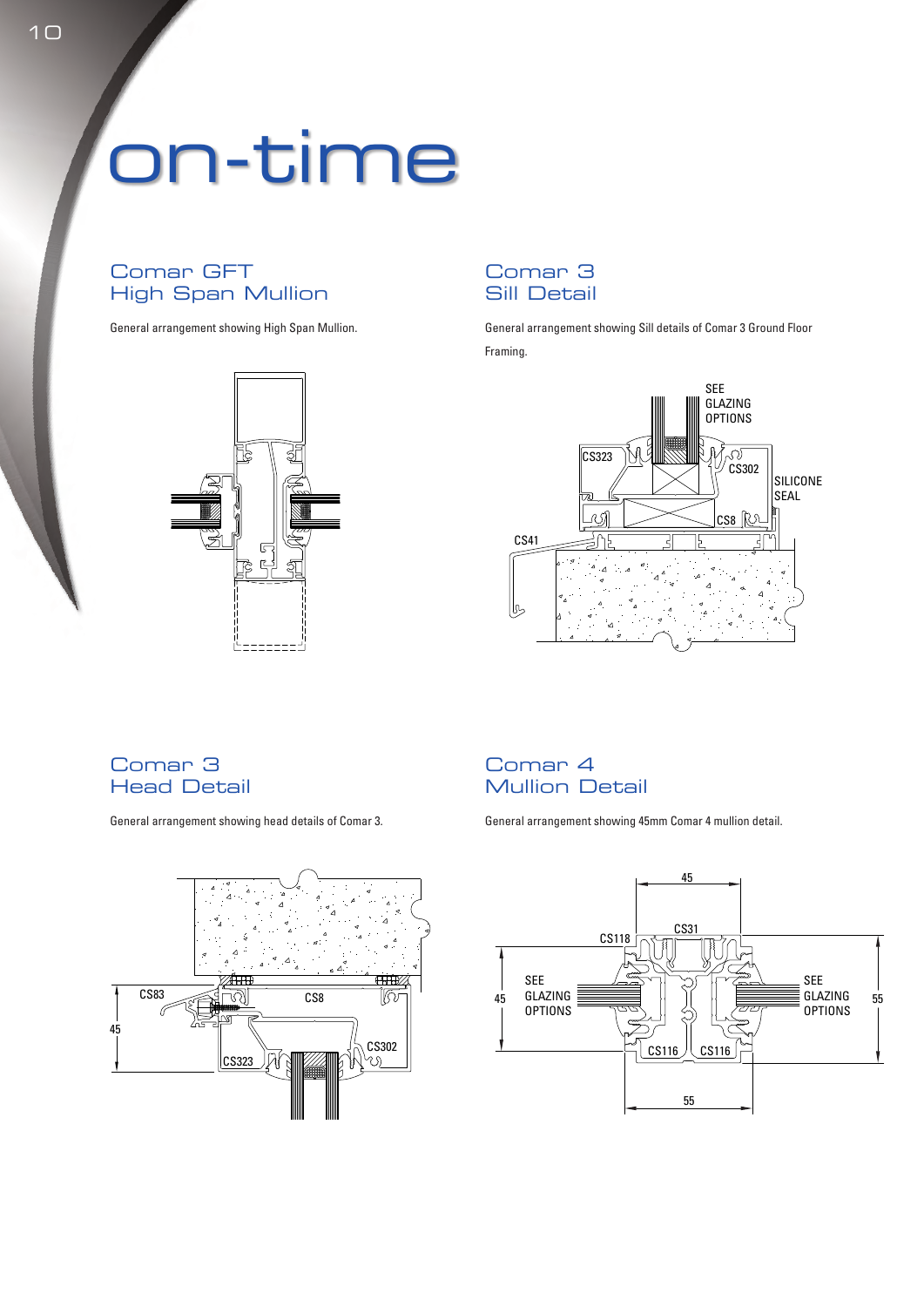## sustainable

Today's world calls for us all to be more conscious of our environment. In 1998 the world recognised this by signing the Kyoto Agreement. The Kyoto Agreement directly affected the construction industry by demanding that buildings become more thermally efficient. With these demands longevity, thermal efficiency, sustainability and recyclability are now critical factors in construction.

#### Why Aluminium…

Aluminium provides a unique solution for today's construction needs. Aluminium is light, strong, durable and flexible which provides tremendous potential for achieving even the most demanding design brief. Two-thirds of the energy required to extract aluminium is supplied by environmentally friendly, hydroelectric power. Couple this with the recyclability of aluminium and aluminium is the ideal choice for Windows, Doors and façades.

#### Sustainability…

The recycling process now produces high quality aluminium, which is very cost effective and can be carried out on an indefinite number of occasions without impairing the quality in any way. It is a very durable material and has very low maintenance requirements, therefore reducing the whole-life cost. It is long lasting and can withstand the ravages of the most extreme conditions. Aluminium is an excellent material to use in marine and coastal environments, as the effect of sodium chloride is minimal.

Sustainability concerns are alleviated by the knowledge that we have at least 300 years of known reserves of the raw material, Bauxite, and this does not allow for the fact that 70% of all aluminium used is recycled at the end of its product life.



Thus with ever increasing proportion of re-cycled material in use, aluminium can be accurately described as the ultimate sustainable material.

#### Longevity…

Unlike some alternative building materials, aluminium offers an almost unlimited life expectancy. A notable example of this is the Statue of Eros in London's Piccadilly Circus, which has only just been cleaned and renovated, and The Empire State Building, the latter being the first building to use anodised aluminium. Aluminium does not age like other organic materials and needs no protection from ultra-violet light. Aluminium can be polyester powder coated or anodised to a variety of colours, which enhances the materials natural durability. Comar's powder coater's guarantee their finishes for 25 years and anodiser's for 30 years.

#### Recycling Check List

"The recyclability of aluminium – one of its unique properties along with strength, durability and corrosion resistance – has led to its increased use in construction over recent years. Used aluminium is valuable and is easily and endlessly recycled without quality loss. The material is very rarely 'lost' entirely because of this."

#### Important issues to note are:

- The quality of aluminium is not impaired by endlessly recycling
- Re-smelting aluminium saves up to 95% of the energy needed to produce the primary product
- It is the most cost-effective material to recycle
- The overall market for used aluminium is steadily growing, so the more aluminium there is in a product, the more chance it has of being re-cycled
- The recycling rate of used aluminium products in building is over 80%(over 95% in transportation and 30% in packaging)
- 30% of the 1.9 million tonnes of aluminium used in Europe in 1997 came from recycling

*Source: Council for Aluminium Building & The European Aluminium Association.*